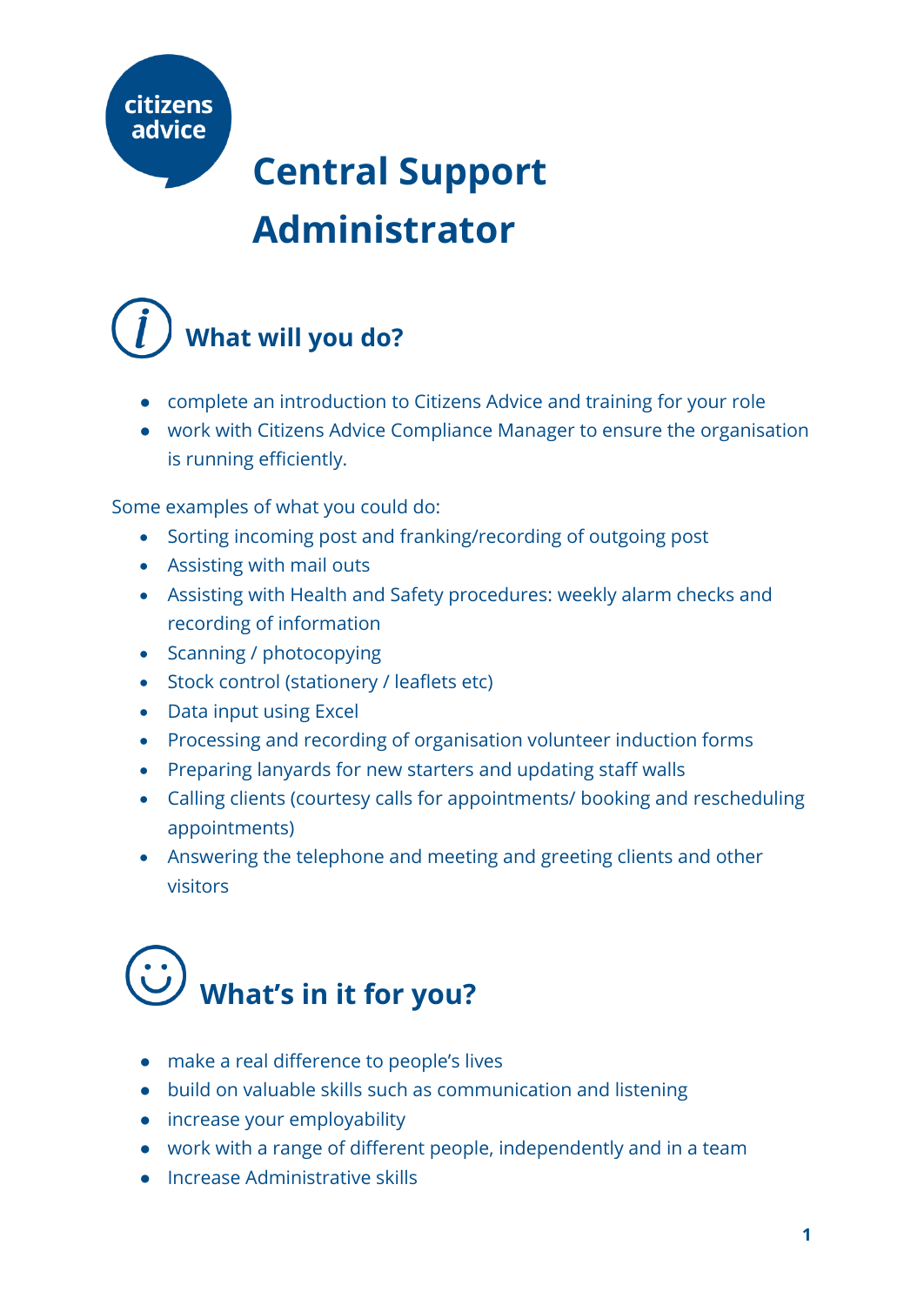And we'll reimburse expenses too.

### **What do you need to have?**

You don't need specific qualifications or skills but you'll need to:

- be friendly and approachable
- be non-judgmental and respect views, values and cultures that are different to your own
- have good listening skills
- have excellent verbal and written communication skills
- have excellent administration skills and experience
- have good maths and IT skills
- be able to understand information and explain it to others
- be willing to learn about and follow the Citizens Advice aims, principles and policies, including confidentiality and data protection
- be willing to undertake training in your role

# **How much time do you need to give?**

Ideally we ask for 6 hours per week, which can be over one day or spread over two days, for at least 6 months.

We can be flexible so come and talk to us.



Our volunteers come from a range of backgrounds and we particularly welcome applications from disabled people, people with physical or mental health conditions, LGBT+ and non-binary people, and people from Black Asian Minority Ethnic (BAME) communities.